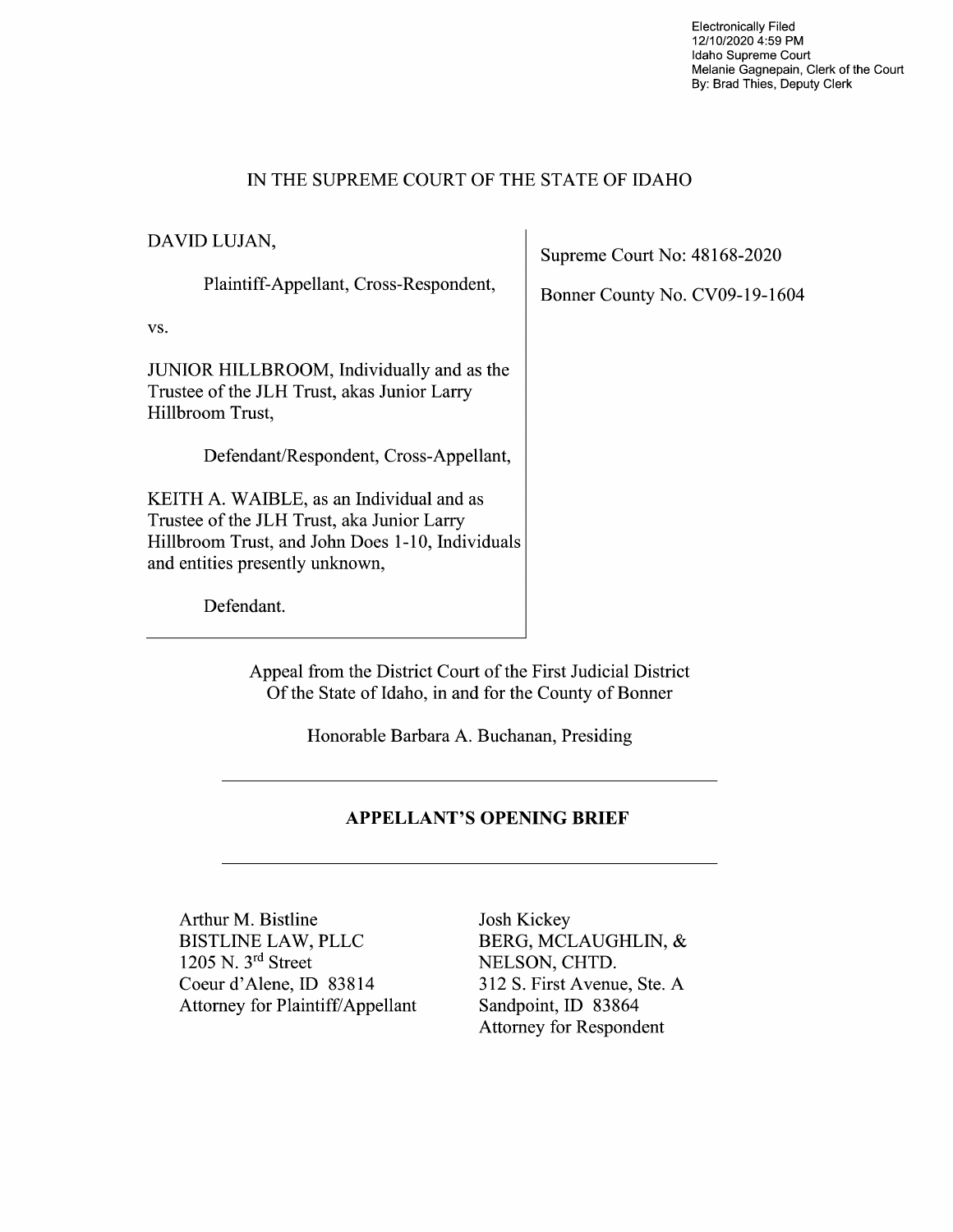# TABLE OF CONTENTS

| I.        |    |                                                                                                                                                                                                                                                                                                                                             |                                                                                                                                                                                                                                                                                                          |  |  |
|-----------|----|---------------------------------------------------------------------------------------------------------------------------------------------------------------------------------------------------------------------------------------------------------------------------------------------------------------------------------------------|----------------------------------------------------------------------------------------------------------------------------------------------------------------------------------------------------------------------------------------------------------------------------------------------------------|--|--|
| A.        |    |                                                                                                                                                                                                                                                                                                                                             |                                                                                                                                                                                                                                                                                                          |  |  |
| <b>B.</b> |    |                                                                                                                                                                                                                                                                                                                                             |                                                                                                                                                                                                                                                                                                          |  |  |
| C.        |    |                                                                                                                                                                                                                                                                                                                                             |                                                                                                                                                                                                                                                                                                          |  |  |
| II.       |    |                                                                                                                                                                                                                                                                                                                                             |                                                                                                                                                                                                                                                                                                          |  |  |
|           | 1. |                                                                                                                                                                                                                                                                                                                                             | Did the District Court commit error when it denied Lujan's motion to delay<br>summary judgment to allow Lujan to conduct further discovery without explanation                                                                                                                                           |  |  |
|           | 2. |                                                                                                                                                                                                                                                                                                                                             | Did the District Court commit error when it inferred that Lujan could have<br>discovered this transaction by a name search when that inference is not supported                                                                                                                                          |  |  |
|           | 3. |                                                                                                                                                                                                                                                                                                                                             | Did the District Court commit error when it inferred that Lujan did not exercise<br>proper due diligence when reasonable people could have reached a different                                                                                                                                           |  |  |
|           | 4. |                                                                                                                                                                                                                                                                                                                                             |                                                                                                                                                                                                                                                                                                          |  |  |
| Ш.        |    |                                                                                                                                                                                                                                                                                                                                             |                                                                                                                                                                                                                                                                                                          |  |  |
|           | A. | The District Court abused its discretion when it refused to allow Lujan additional<br>time to conduct discovery or add indispensable parties. The 2005 Trust was funded<br>somehow and most likely by the 1999 Trust at the same time that trust was<br>receiving millions because of Lujan's work and incurring millions in obligations to |                                                                                                                                                                                                                                                                                                          |  |  |
|           | D. |                                                                                                                                                                                                                                                                                                                                             | The District Court committed error when it inferred that Lujan could have<br>conducted a name search and discovered the transaction between Hillbroom and the                                                                                                                                            |  |  |
|           |    | 1.                                                                                                                                                                                                                                                                                                                                          |                                                                                                                                                                                                                                                                                                          |  |  |
|           |    | 2.                                                                                                                                                                                                                                                                                                                                          | No evidence supports the Court's factual finding that Lujan could have<br>easily discovered the transaction between Hillbroom and the 2005 trust 7                                                                                                                                                       |  |  |
|           |    | 3.                                                                                                                                                                                                                                                                                                                                          | Even if the District Court's conclusion that Lujan could have discovered<br>this transaction shortly after the 2018 deposition, reasonable people could<br>reach differing conclusions as to whether Lujan exercised due diligence<br>after he learned that Hillbroom owned property in Idaho so summary |  |  |
|           |    | 4.                                                                                                                                                                                                                                                                                                                                          | To the extent the District Court relied on Idaho Code 55-811 to impart<br>constructive notice to Lujan, such was error as that code section cannot be                                                                                                                                                    |  |  |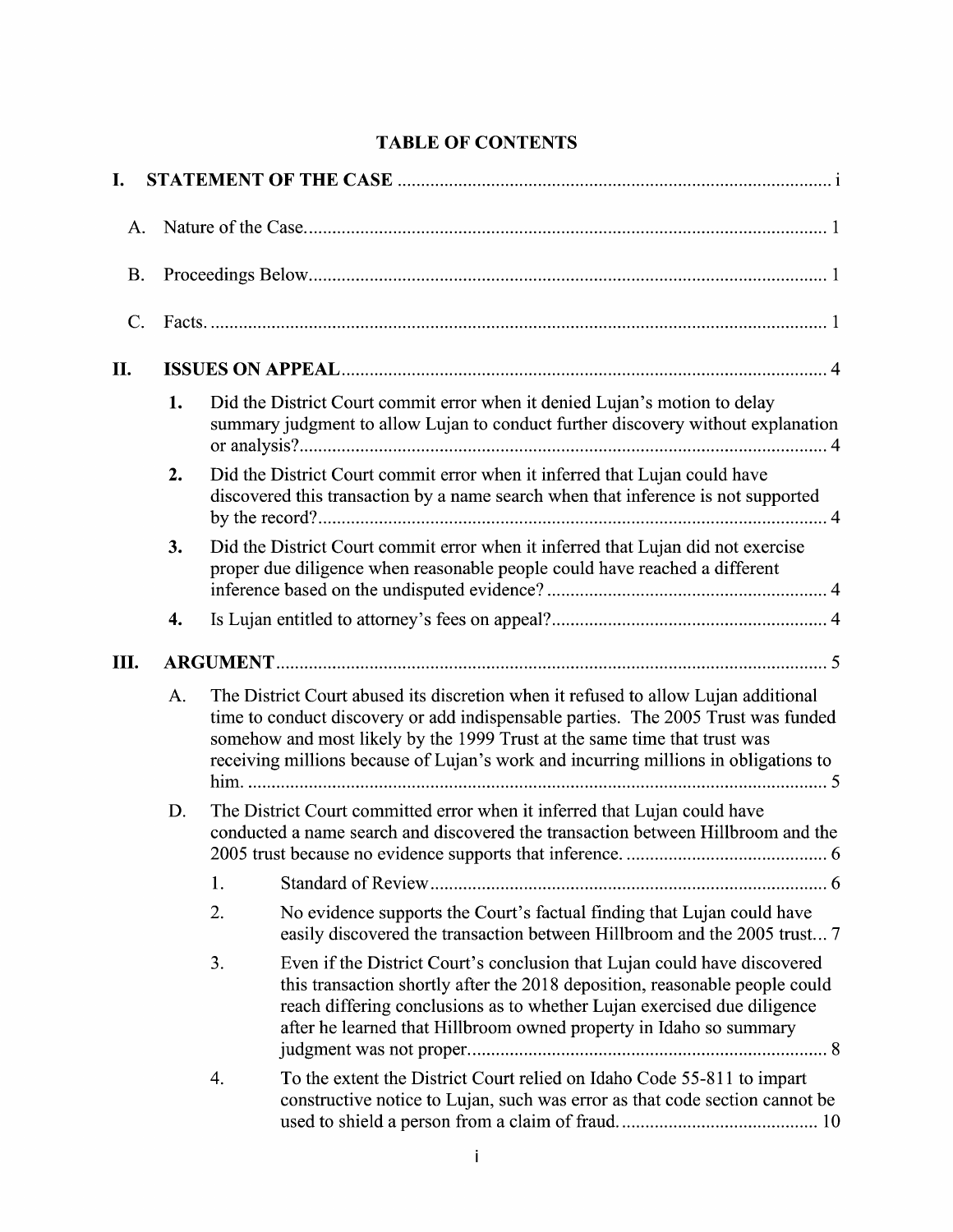- 5. Sufficient evidence 0f fraud was before the District Court and it should not have dismissed Lujan's cause of action to impose a constructive trust. ... 11
- 6. Lujan is entitled t0 attorney's fees 0n appeal because n0 evidence supports the District Courts inference and defending this appeal is frivolous. ....... 13

# IV. CONCLUSION ................................................................................................................ <sup>13</sup>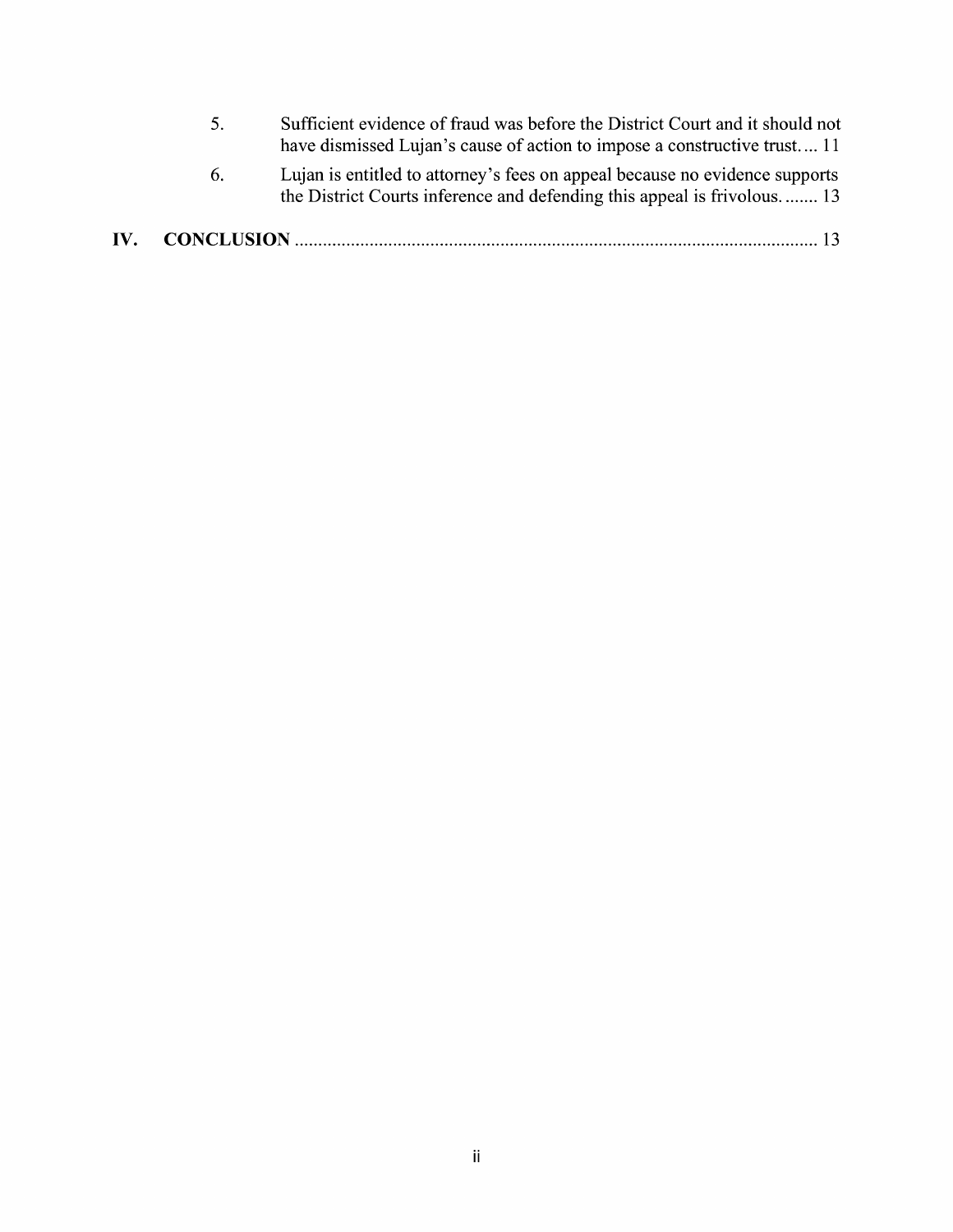# TABLE OF AUTHORITIES

## **Cases**

| Cases                                                                                          |
|------------------------------------------------------------------------------------------------|
|                                                                                                |
|                                                                                                |
| Boise Tower Assocs., LLC v. Hogland, 147 Idaho 774, 778, 215 P.3d 494, 498 (2009) 3            |
|                                                                                                |
|                                                                                                |
| Eastwood v. Standard Mines & Milling Co., 11 Idaho 195, 81 P. 382, 383 (1905)                  |
| Fagen, Inc. v. Lava Beds Wind Park, LLC, 159 Idaho 628, 633, 364 P.3d 1193, 1198 (2016)  1     |
|                                                                                                |
| Haight v. Idaho Dep't of Transportation, 163 Idaho 383, 389, 414 P.3d 205, 211 (2018), reh'g   |
|                                                                                                |
|                                                                                                |
|                                                                                                |
|                                                                                                |
|                                                                                                |
|                                                                                                |
| Sun Valley Shopping Ctr., Inc. v. Idaho Power Co. 119 Idaho 87, 94, 803 P.2d 993, 1000 (1991)1 |
|                                                                                                |
| Thomson v. Idaho Ins. Agency, Inc., 126 Idaho 527, 531, 887 P.2d 1034, 1038 (1994) 3           |
|                                                                                                |

# **Statutes**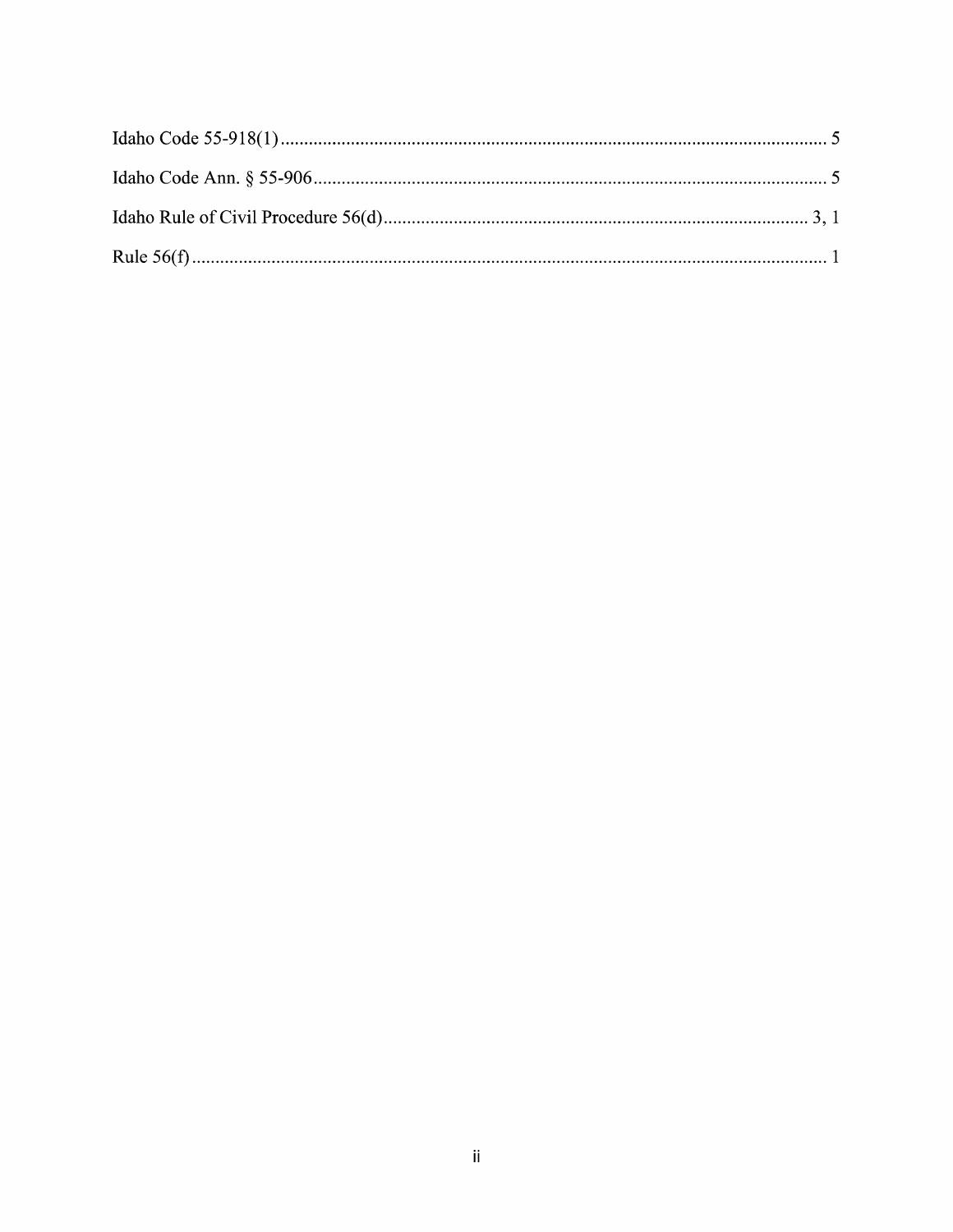### I. STATEMENT OF THE CASE

#### A. Nature 0f the Case.

Plaintiff/Appellant David Lujan (hereinafter Lujan) obtained funds for

Defendant/Respondent Junior Hillbroom (hereinafter Hillbroom) from Hillbroom father's estate. Lujan was employed by the trustee of a 1999 trust, Keith Weibel, which held the funds obtained from the estate. Lujan obtained funds for the trust but was not paid his entire fee. Lujan there after obtained a judgment in excess of \$3,000,000 against Hillbroom as trustee and against the co-trustee 0f the 1999 trust.

Lujan discovered in 2018 that Hillbroom personally owned property in Bonner County, Idaho. In 2019, Lujan learned that Hillbroom had obtained title to that property in 2008 from a trustee of a trust of a very similar name to the 1999 trust which had the same trustees  $-$ Hillbroom and Keith Weibel. Lujan filed suit to set aside the transfer as a fraudulent transfer a little over four months after he discovered the transfer.

### B. Proceedings Below.

Hillbroom moved for summary judgment claiming Lujan did not file suit within a year after he could have reasonably discovered the transfer from the trust to Hillbroom. Lujan responded and requested more time to conduct discovery. The motion for further discovery was denied and the District Court granted Hillbroom summary judgment and dismissed Lujan's entire complaint.

### C. Facts.

Defendant Junior Hillbroom (hereinafter Hillbroom) is a pretermitted heir of Larry L. Hillblom. $(R.9, \P 5)^1$  Hillbroom was a minor at the time of Larry L. Hillbroom's death and had a

<sup>&</sup>lt;sup>1</sup> The complaint is not verified but is incorporated by reference in the Declaration of David Lujan, R.104,  $\P$ 2.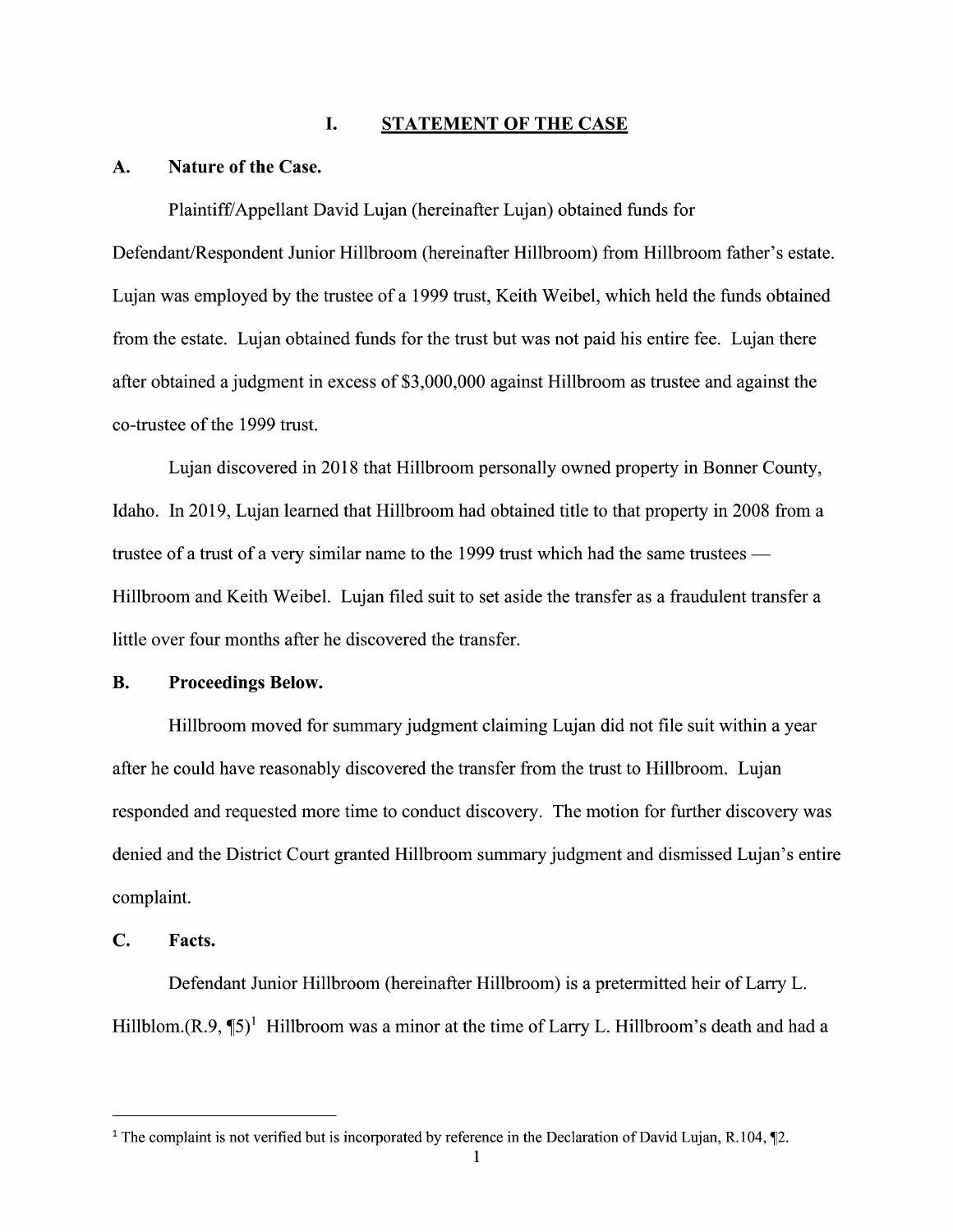guardian.  $(R.9-10, \frac{1}{16})$  That guardian hired David Lujan (hereinafter Lujan) to secure Hillbroom's portion of Larry L. Hillbroom's estate and agreed to pay Lujan a contingency fee based on a percentage of the recovery. (id) Larry Hillbroom's estate was settled in Guam and the Junior Larry Hillbroom Trust was created (hereinafter the 1999 trust) to receive funds from the estate. (R.10,  $\P$ 7) The trustee of the 1999 trust was Keith Wiebel (hereinafter Wiebel). (R.10,  $\P$ 7)

Wiebel entered into a new contingency fee agreement with Lujan in 1999.  $(R.10, \text{m/s})$ The JLH Trust received significant funds from Lujan's work from 2004 to 2009.  $(R.11, \text{I}1)$ The JLH Trust did not pay Lujan what was due to him pursuant to the contingency fee agreement and Lujan filed suit in the Superior Court in Guam.  $(R. 8-9, \P 1)$ 

On September  $18<sup>th</sup>$ , 2018, Lujan obtained a judgment for \$3,791,125.97 against Weibel personally and as trustee 0f the 1999 trust and against Hillbroom in his capacity as trustee 0f the 1999 trust. The judgment was properly recorded in Bonner County.  $(R. 8-9, \P1)$ 

Hillbroom alleges that he started another trust called the Junior Hillbroom Trust, dated May 14<sup>th</sup>, 2005, separate from the 1999 trust and organized under different law (hereinafter referred to as the 2005 trust)  $(R.61-62, \frac{15}{6})$  Hillbroom and Wiebel were co-trustees of the 2005 trust. (R.67) In 2006, during the time the 1999 trust was incurring financial obligations to Lujan, the 2005 trustees purchased a parcel of property in Bonner County, Idaho. (R.65) Lujan did not know that the 2005 trust had been set up until Hillbroom's declaration in support of summary judgment,  $(R.105, \P9)$ , but the existence of the trust was alleged in the answer to the complaint filed December  $6^{th}$ , 2019. (R.33, ¶2).

In April of 2018, Lujan questioned Hillbroom in a deposition in Saipan about property he personally owned in Bonner County. (R.70-72) During that questioning, Hillbroom said nothing about the property having been acquired from the 2005 trust. After obtaining his judgment in September 2018, Lujan spent a significant amount of time and resources attempting to locate

 $\overline{2}$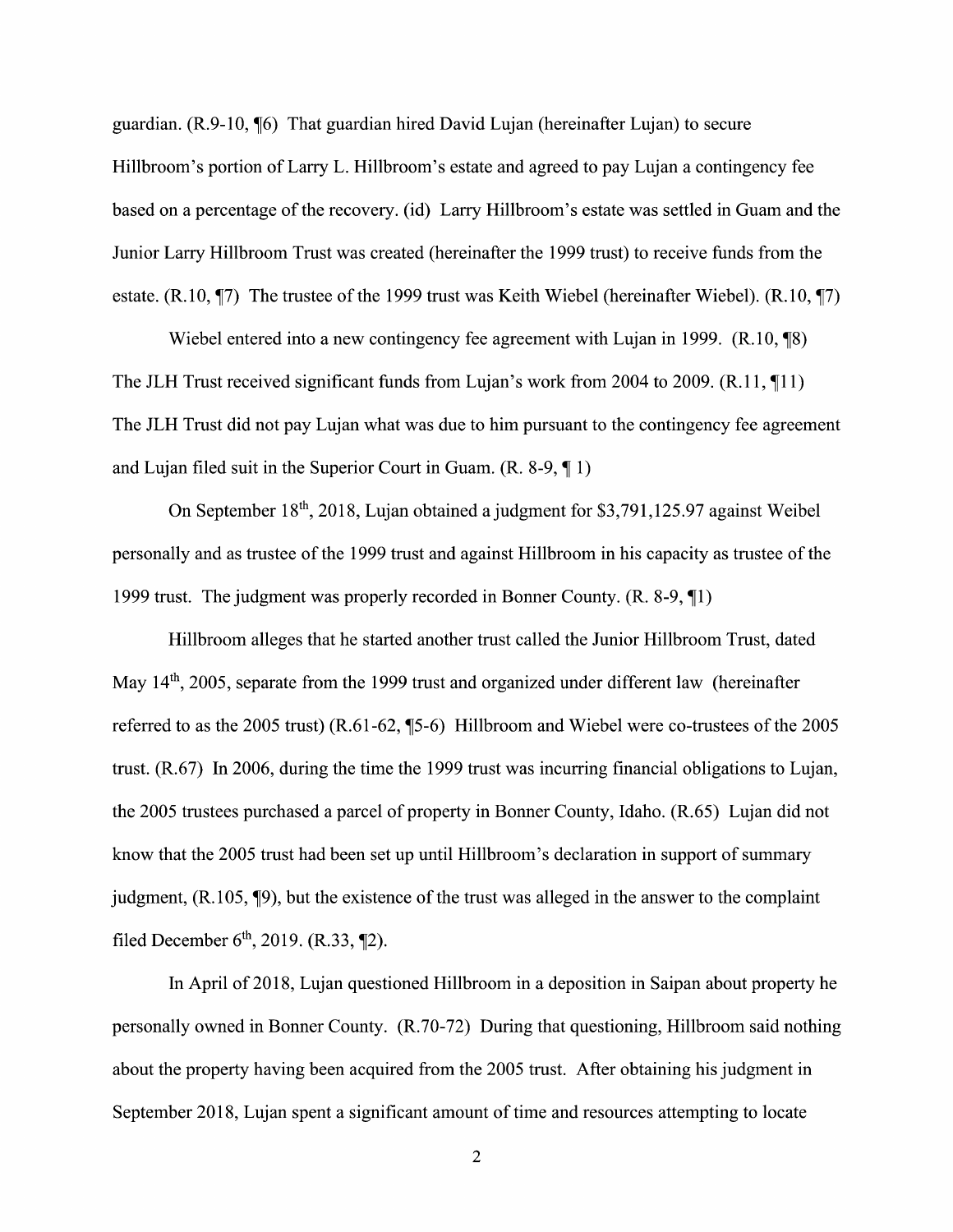assets to satisfy his judgment.  $(R.105, \mathcal{N}4)$  In March 2019, Lujan ordered a litigation guarantee covering the subject property,  $(R.105, \P4)$ , which was received on April 11<sup>th</sup>, 2019.  $(R.105, \P5)$ . At this point, Lujan discovered the transfer of the subject property to Hillbroom personally from the 2005 trust. (R.105,  $\$\$ ) Lujan filed suit a little over four months later. (R.105,  $\$\$ 

In his response to summary judgment, Lujan requested pursuant to I.R.C.P  $56(d)$ , a determination of the matter be deferred until further discovery could be conducted in order to:

> ...ascertain if these claims have any validity, or that the Complaint herein should be amended to include multiple JLH trusts, together with discovering further data establish or trace assets and monies between said trusts and Respondent Junior. These trusts may even be identical and involve all the same parties in the same or similar capacities.  $(R.95)$

The motion was denied in the written opinion as follows: "Upon consideration, the

plaintiff's request for additional time to obtain declarations 0r to take discovery, pursuant to

Idaho Rule of Civil Procedure 56(d), is denied.  $(R.483 153)$  Summary judgment was granted to

Hillbroom.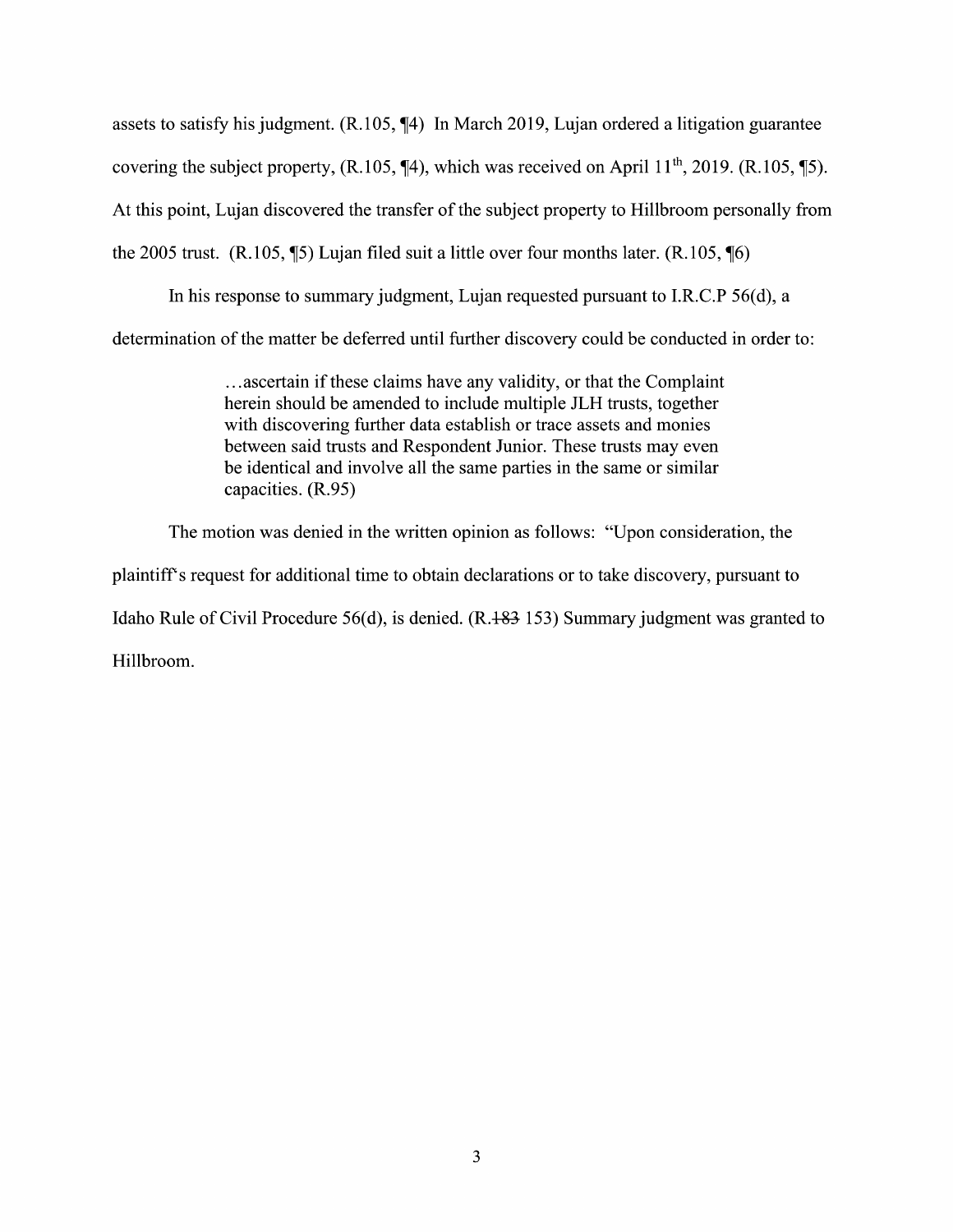### II. ISSUES ON APPEAL

- 1. Did the District Court commit error when it denied Lujan's motion to delay summary judgment to allow Lujan to conduct further discovery without explanation or analysis?
- 2. Did the District Court commit error when it inferred that Lujan could have discovered this transaction by a name search when that inference is not supported by the record?
- 3. Did the District Court commit error when it inferred that Lujan did not exercise proper due diligence when reasonable people could have reached a different inference based 0n the undisputed evidence?
- 4. Did the District Court commit error when it found that a constructive trust could not be imposed if it found that Hillbroom had created a different trust and not informed Lujan, funded that trust with money owed to Lujan and then used that money to buy property for himself?
- 5. Is Lujan entitled to attorney's fees on appeal?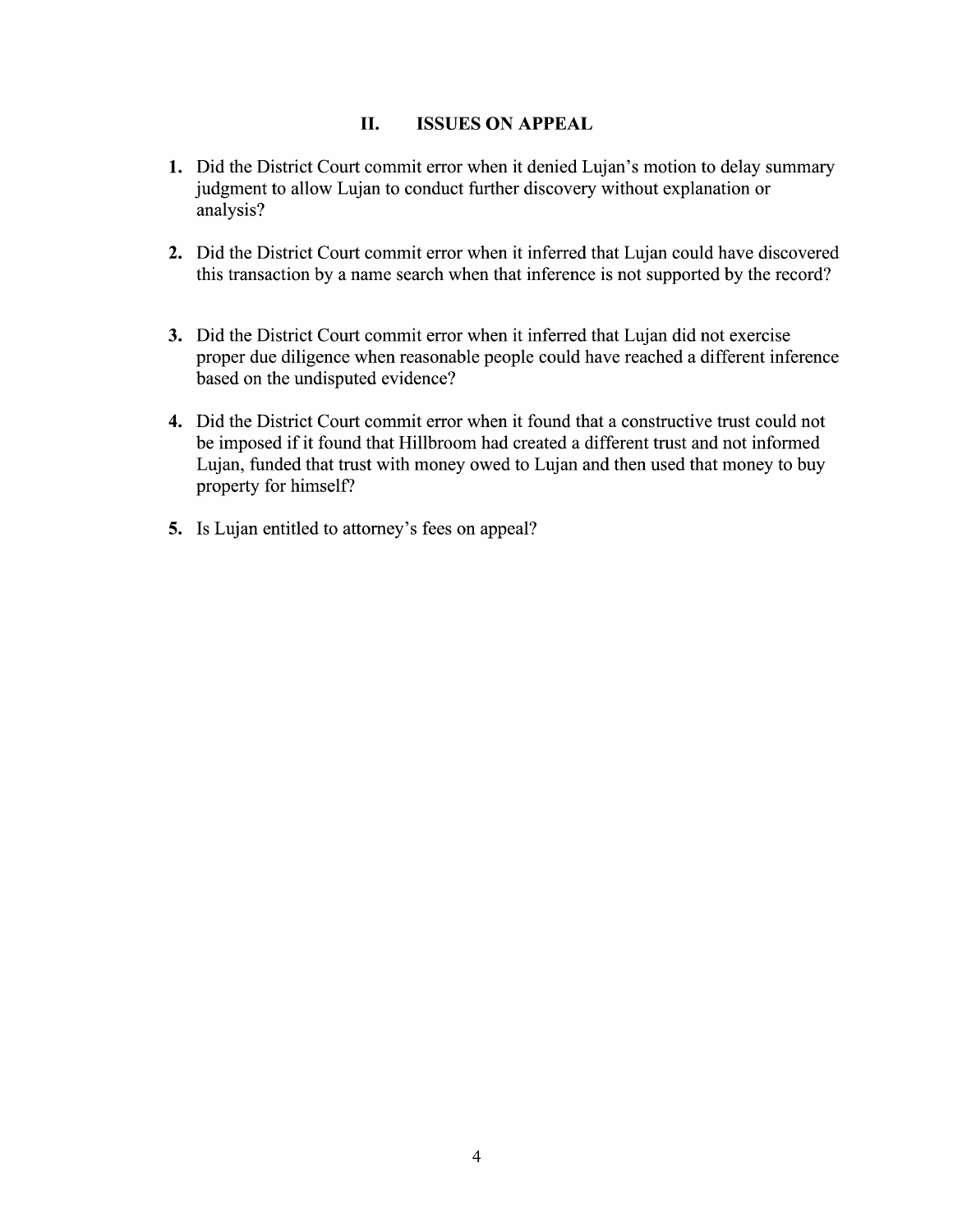#### III. ARGUMENT

# A. The District Court abused its discretion When it refused t0 allow Luian additional time to conduct discovery or add indispensable parties. The 2005 Trust was funded somehow and most likelv bv the 1999 Trust at the same time that trust was receiving millions because 0f Luian's work and incurring millions in obligations t0 him. somehow and most likely by the 1999 Trust at the same time that<br>millions because of Lujan's work and incurring millions in obliga<br>Lujan should have been allowed to develop this information.

The decision to grant or deny a motion to continue a summary judgment hearing to allow further discovery pursuant to I.R.C.P. 56(d) is reviewed for an abuse of discretion. Taylor v. AIA Servs. Corp., 151 Idaho 552, 572, 261 P.3d 829, 849 (2011). A District Court does not abuse its discretion When it (1) recognizes the issue as discretionary, (2) acts within the boundaries of its discretion and applies the applicable legal standards, and (3) reaches the decision through an<br>exercise of reason. *Johannsen v. Utterbeck*, 146 Idaho 423, 429, 196 P.3d 341, 347 (2008) citing In re Jane Doe, I, 145 Idaho 650, 651, 182 P.3d 707, 708 (2008) (Citing Sun Valley Shopping Ctr., Inc. v. Idaho Power Co. 119 Idaho 87, 94, 803 P.2d 993, 1000 (1991)).

"A motion denying a continuance under Rule  $56(f)$  will be upheld if the court 'recognized it had the discretion to deny the motion, articulated the reasons for so doing and exercised reason in making the decision'". Fagen, Inc. v. Lava Beds Wind Park, LLC, 159 Idaho 628, 633, 364 P.3d 1193, 1198 (2016) citing v. Boise Cascade Corp., v. Jenkins, 141 Idaho 233, 239, 108 P.3d 380, 386 (2005).

The District Court here did not acknowledge that the matter was one of discretion, but more importantly, the District Court provided no explanation for its ruling. The District Court just denied the motion upon consideration. This is an abuse of discretion and the records supports that discovery likely would have revealed facts that allowed Lujan to survive summary judgment.

"A party seeking a continuance under Idaho Rule of Civil Procedure  $56(d)$  "has the burden of setting out what further discovery would reveal that is essential to justify their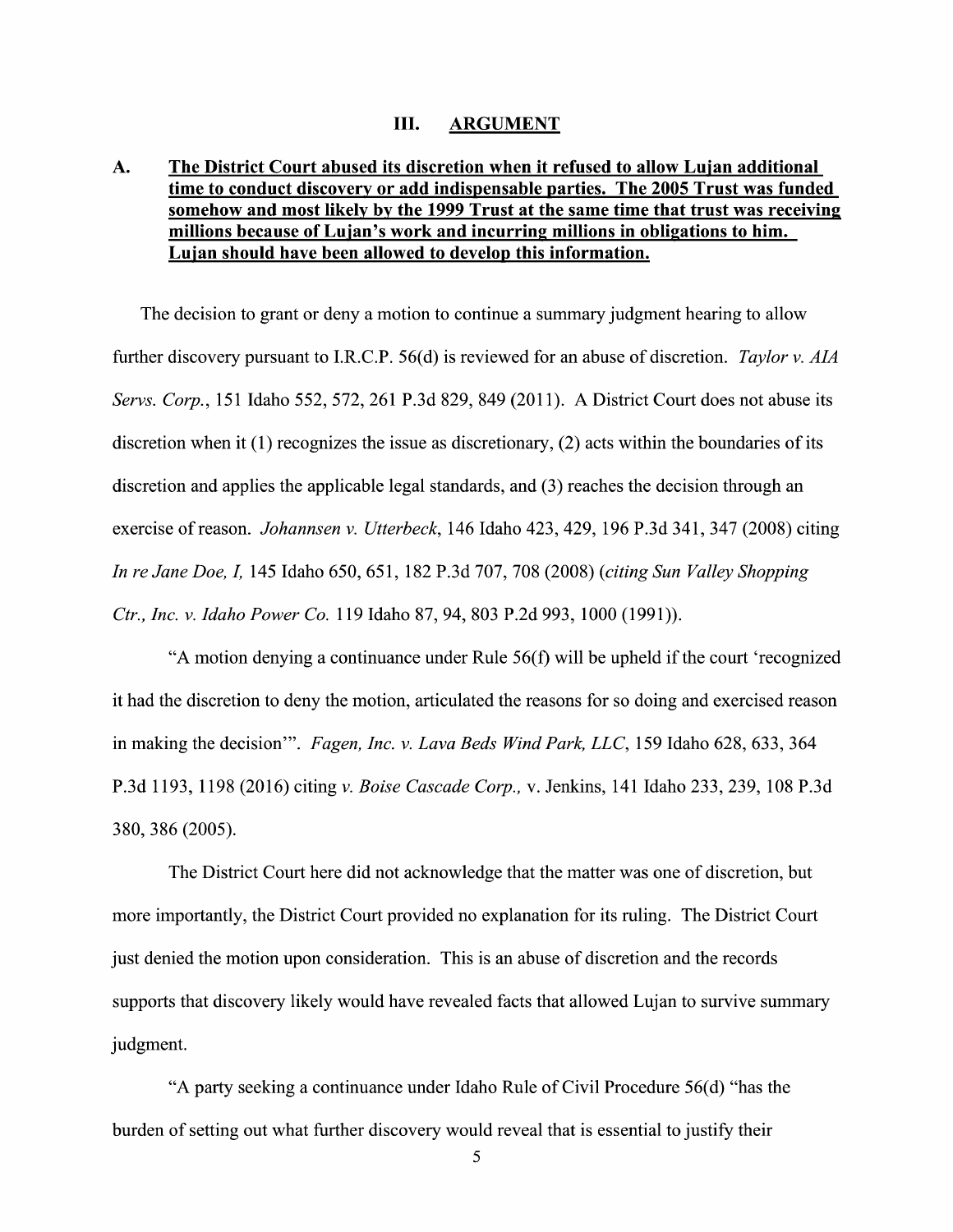opposition, making clear what information is sought and how it would preclude summary judgment." Haight v. Idaho Dep't of Transportation, 163 Idaho 383, 389, 414 P.3d 205, 211 (2018), reh'g denied (Mar. 21, 2018).

Lujan's stated grounds for requesting time to conduct discovery were to allow the complaint to be amended to add additional trusts and to trace assets between Hillbroom and these trusts. The record creates a strong suspicion that the 2005 trust was created to avoid having to pay the legal fees the 1999 trust was incurring. The 2005 trust purchased property, so it was funded somehow. Given that the record supports that at least one of its co-trustees was a trustee 0f the 1999 trust, it seems likely the 1999 trust funded the 2005 trust at the time When the 1999 was incurring millions in obligations to Lujan.

What the discovery would have revealed is the relevant fraudulent transactions between the 1999 trust and the 2005 trust. If the 2005 trust was funded by the 1999 trust, then all the transactions the 2005 trust engaged in would be subject to being set aside and the 2005 trust would have to have been added as an indispensable party, and it is likely that other parties would have to be added.

Lujan aptly described Hillbroom's conduct as a shell game. The District Court committed error when it denied Lujan's request to try and unwind the shell game without explanation and the reasons for that denial are not readily apparent from the record. This Court should reverse the order granting summary judgment with instructions to allow Lujan to conduct discovery before responding to the motion for summary judgment.

D. The District Court committed error when it inferred that Lujan could have conducted name search and discovered the transaction between Hillbroom and the 2005 trust because no evidence supports that inference. Even if the inferences are supported, reasonable people could disagree as to whether Lujan exercised due diligence and summarv iudgment was not proper.

1. Standard 0f Review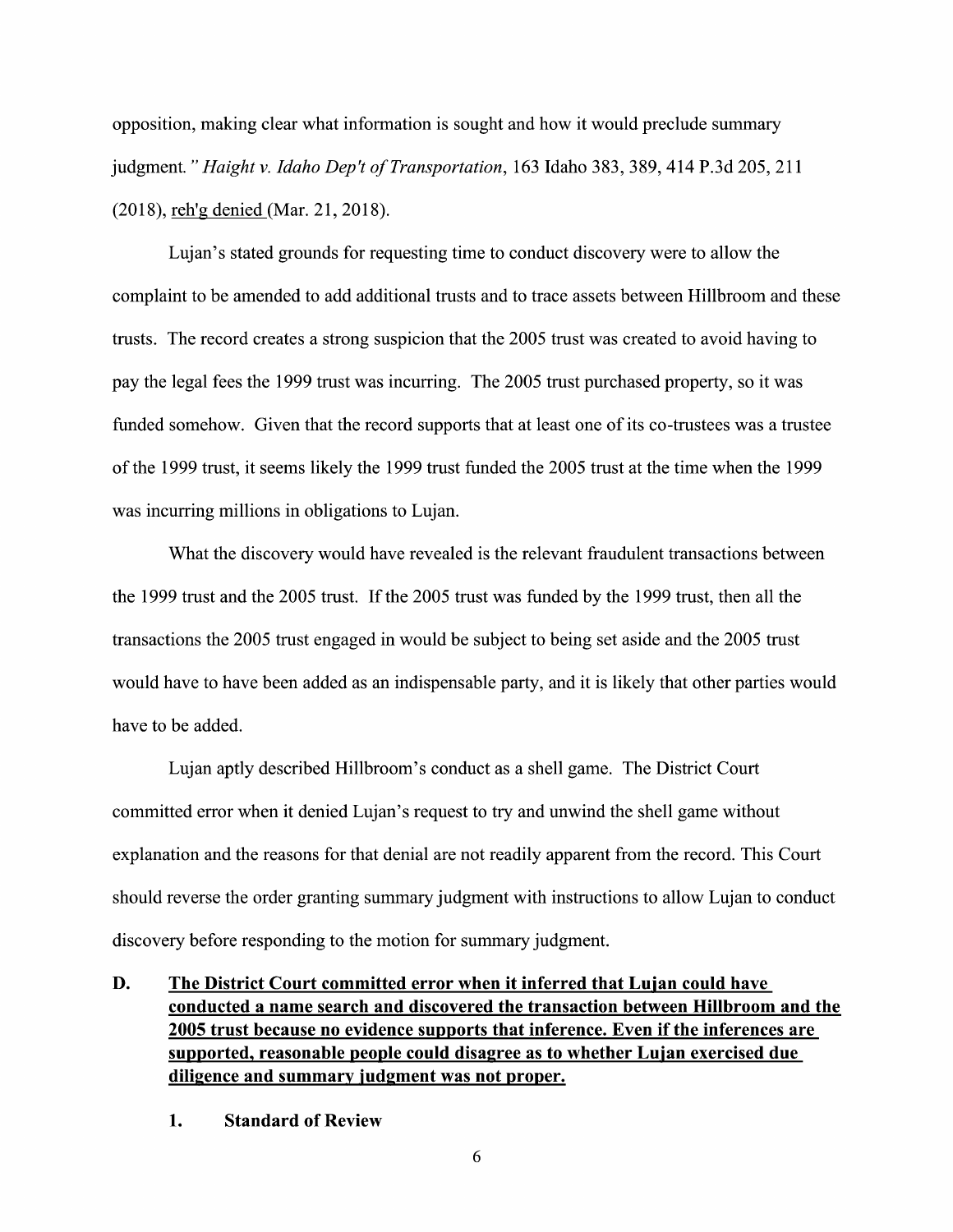An Appellate Court review of a District Court's ruling on a motion for summary judgment is the same as that of the District Court in ruling on the motion. Gregory v. Stallings, 167 Idaho 123, 468 P.3d 253, 257—58 (2020). The District Court should grant summary judgment if the moving party shows that there is no genuine dispute as to any material fact and the movant is entitled to judgment as a matter of law. I.R.C.P. 56(a). "Not only are 'all disputed facts ... liberally construed in favor of the non-moving party,' but '[t]he burden of proving the absence of a material fact rests at all times upon the moving party." Id, citing  $McCov v. Lvons$ , <sup>120</sup> Idaho 765, 769, <sup>820</sup> P.2d 360, <sup>364</sup> (1991). "Thus, it follows that if the moving party fails t0 challenge an element 0f the nonmovant's case, the initial burden placed on the moving party has not been met and therefore does not shift to the nonmovant." *Thomson v. Idaho Ins. Agency*, Inc., 126 Idaho 527, 531, 887 P.2d 1034, 1038 (1994).

This action would have been tried to the Court, so the District Court was free to draw probable inferences arising from the undisputed evidentiary facts. *Losee v. Idaho Co.*, 148 Idaho 219, 222, 220 P.3d 575, 578 (2009). Whatever inference the District Court draws from the undisputed evidence must be supported by the record. *Beus v. Beus*, 151 Idaho 235, 238, 254 P.3d 1231, 1234 (2011). If reasonable persons could reach differing conclusions or draw conflicting inferences from the undisputed evidence, then summary judgment is improper. Losee v. Idaho Co., 148 Idaho 219, 222, 220 P.3d 575, 578 (2009), Boise Tower Assocs., LLC v. Hogland, <sup>147</sup> Idaho 774, 778, <sup>215</sup> P.3d 494, <sup>498</sup> (2009).

### 2. No evidence supports the Court's factual finding that Lujan could have easily discovered the transaction between Hillbroom and the 2005 trust.

Since Mr. Lujan was aware that Hillbroom owned the subject property in 2018, the District Court inferred that "Mr. Lujan could have conducted a name search of the Bonner County, Idaho, records in April 2018, and presumably, would have discovered Instrument N0.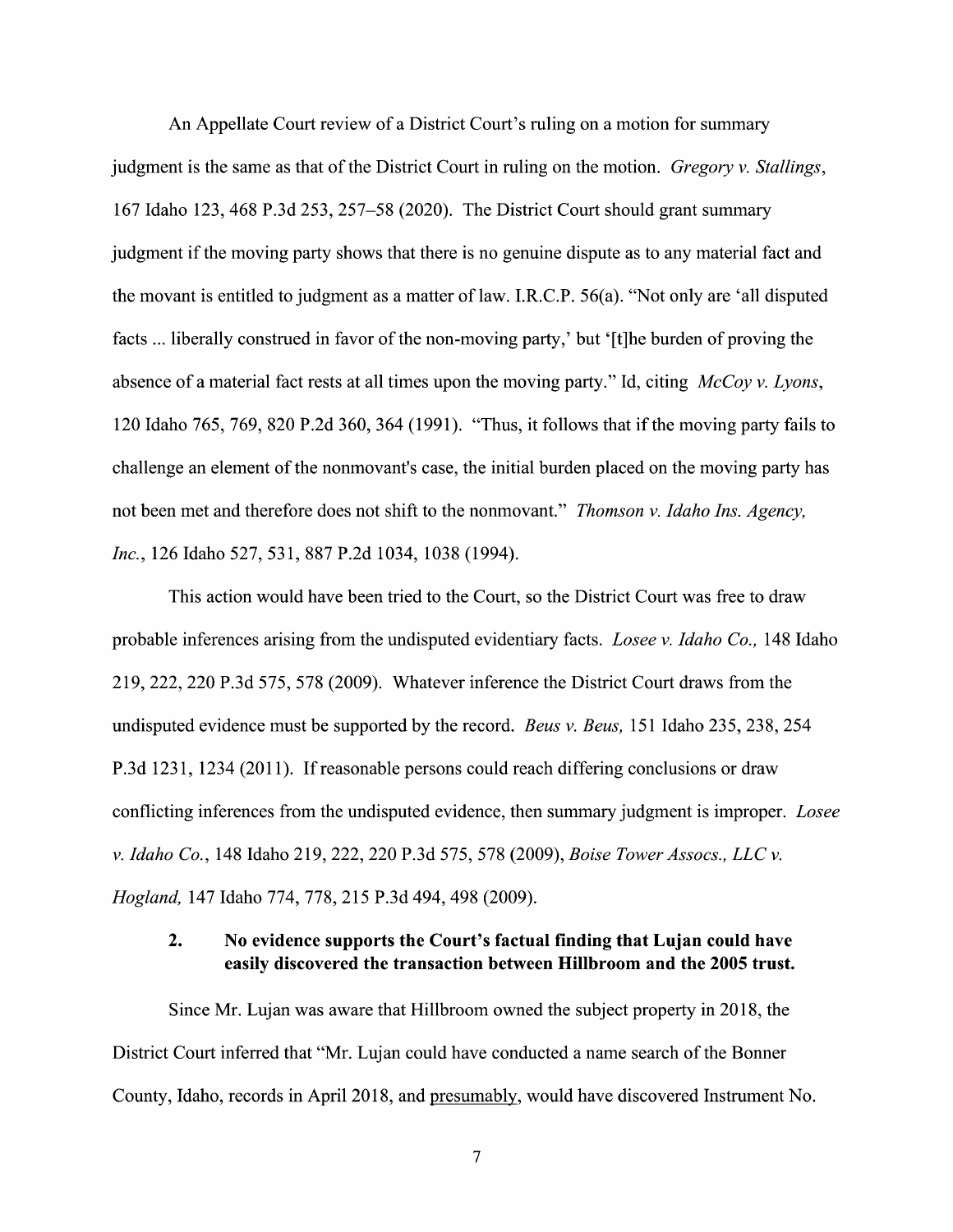756186, transferring the subject property to Mr. Hillbroom." (R. 149) Nothing in the record supports this inference, which is more of a factual finding.

As more fully discussed below, the issue on summary judgment was when Lujan reasonably should have discovered the relevant transaction. The District Court found that name search would have revealed it, but did not explain what a name search was, what it would accomplish, how long it would take or how it would have revealed anything other than Hillbroom owned property in Bonner County. No evidence was in the record to support the inference that Lujan could have discovered the transaction between the 2005 trust and Hillbroom sooner based 0n the undisputed fact that he knew about it in 2018. It was an error to make that inference.

Furthermore, nothing in the record supports an inference that Lujan could have discovered the fraudulent nature of the transaction by conducting a name search and even if so, reasonable people could disagree as to whether Lujan exercised proper due diligence so summary judgment was not proper.

3. Even if the District Court's conclusion that Lujan could have discovered this transaction shortly after the 2018 deposition, reasonable people could reach differing conclusions as to whether Lujan exercised due diligence after he learned that Hillbroom owned property in Idaho so summary judgment was not proper.

As stated above, the District Court is free to draw the most probable inferences from the undisputed facts, but if reasonable people could reach differing inferences, then summary judgment should be denied. Here, Lujan ordered a litigation guarantee and when he discovered the transaction, he filed suit a little over four months later. Reasonable people could conclude that this was proper exercise 0f due diligence.

Idaho Code 55-918(1) provides that a cause of action with respect to a transaction under this act must be brought within 1 year of the date the transfer could reasonably been discovered.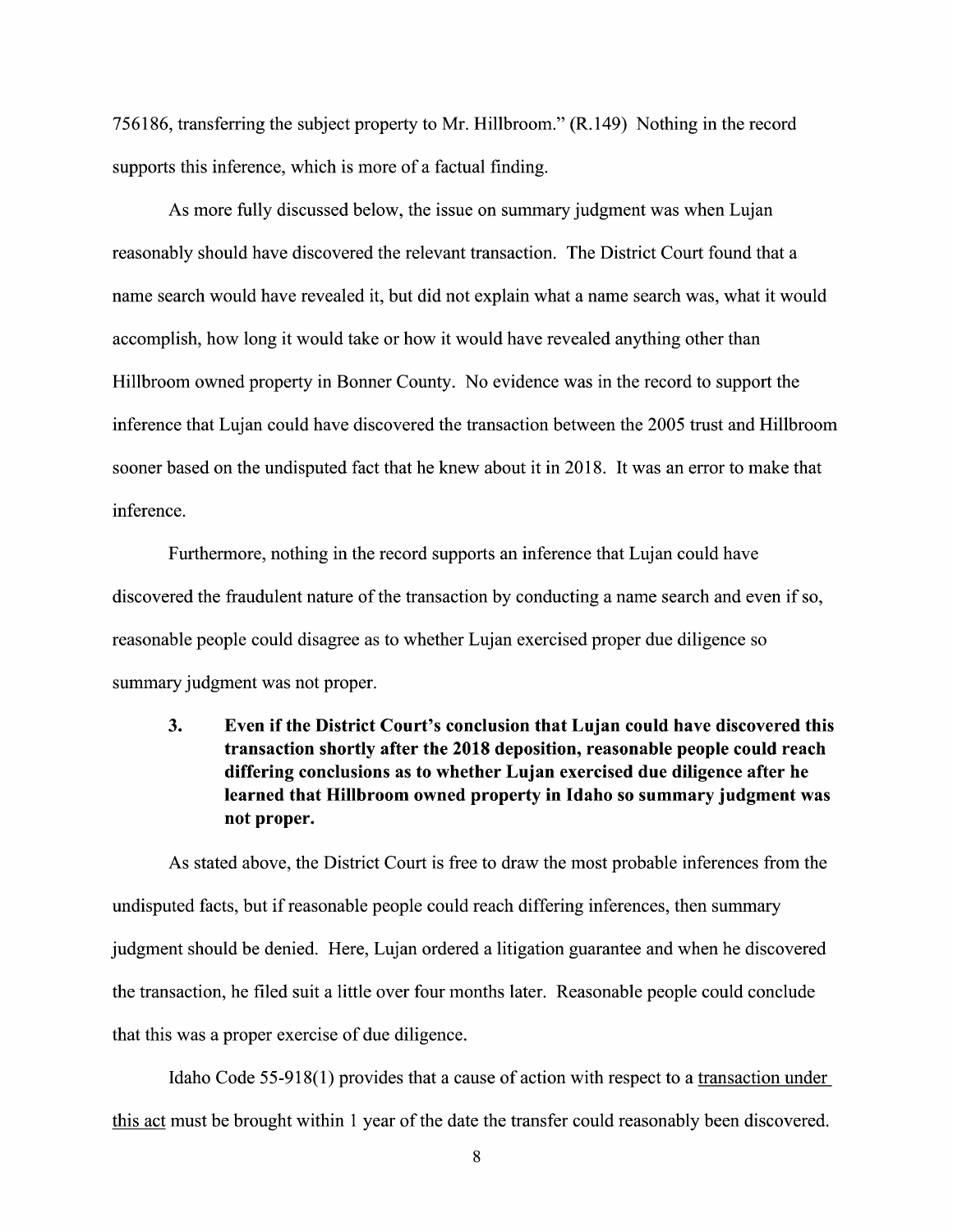A transaction under the act is a transaction made by a debtor with  $1$ ) the actual intent to hinder, delay, 0r defraud any creditor or 2) was made Without receiving reasonably equivalent value and the remaining assets of the debtor are unreasonably small in relation to the transaction or the debtor intended to incur further obligations beyond that which the debtor can pay. Idaho Code Ann. § 55-906.

Idaho Code  $55-918(1)$  is a statute of limitations based the discovery of a fraudulent transaction. Whether or not someone should have reasonably discovered a fraud is a question of due diligence. Davis v. Tuma, 167 Idaho 267, 469 P.3d 595, 605 (2020) citing  $McCov$  v. Lyons, due diligence. *Davis v. Tuma*, 167 Idaho 267, 469 P.3d 595, 605 (2020) citing *McCoy v. Lyons,*<br>120 Idaho 765, 773, 820 P.2d 360, 368(1991). "The discovery rule applicable to fraud requires 120 Idaho 765, 773, 820 P.2d 360, 368(1991). "The discovery rule applicable to fraud require<br>more than an awareness that something may be wrong but requires knowledge of the facts constituting fraud." Id.

The District Court concluded that Lujan could have discovered this transaction if he had run a "name search". As set forth above, no evidence supports the inference and even if supported, reasonable people could reach differing inferences as to whether Lujan exercised due diligence even if he did not run a "name search.

If the District Court was correct in presuming that the transfer could have been discovered by a name search in Bonner County, nothing in the record supports an inference that a title search would reveal the fraudulent nature of the transaction. In fact, the only thing it likely would reveal was that Hillbroom's predecessor in interest was a trust with a slightly different name and date than the trust Lujan had sued herein.<sup>2</sup> It would not have revealed what was revealed in this litigation – that Hilbroom had set up a whole different trust and that the trust was likely funded by a fraudulent transfer from the 1999 trust to the 2005.

<sup>&</sup>lt;sup>2</sup> The slightly different name and date would not impart knowledge of a separate trust. The 1999 trust could have been amended in 2005 to remove the word "Larry" from the title.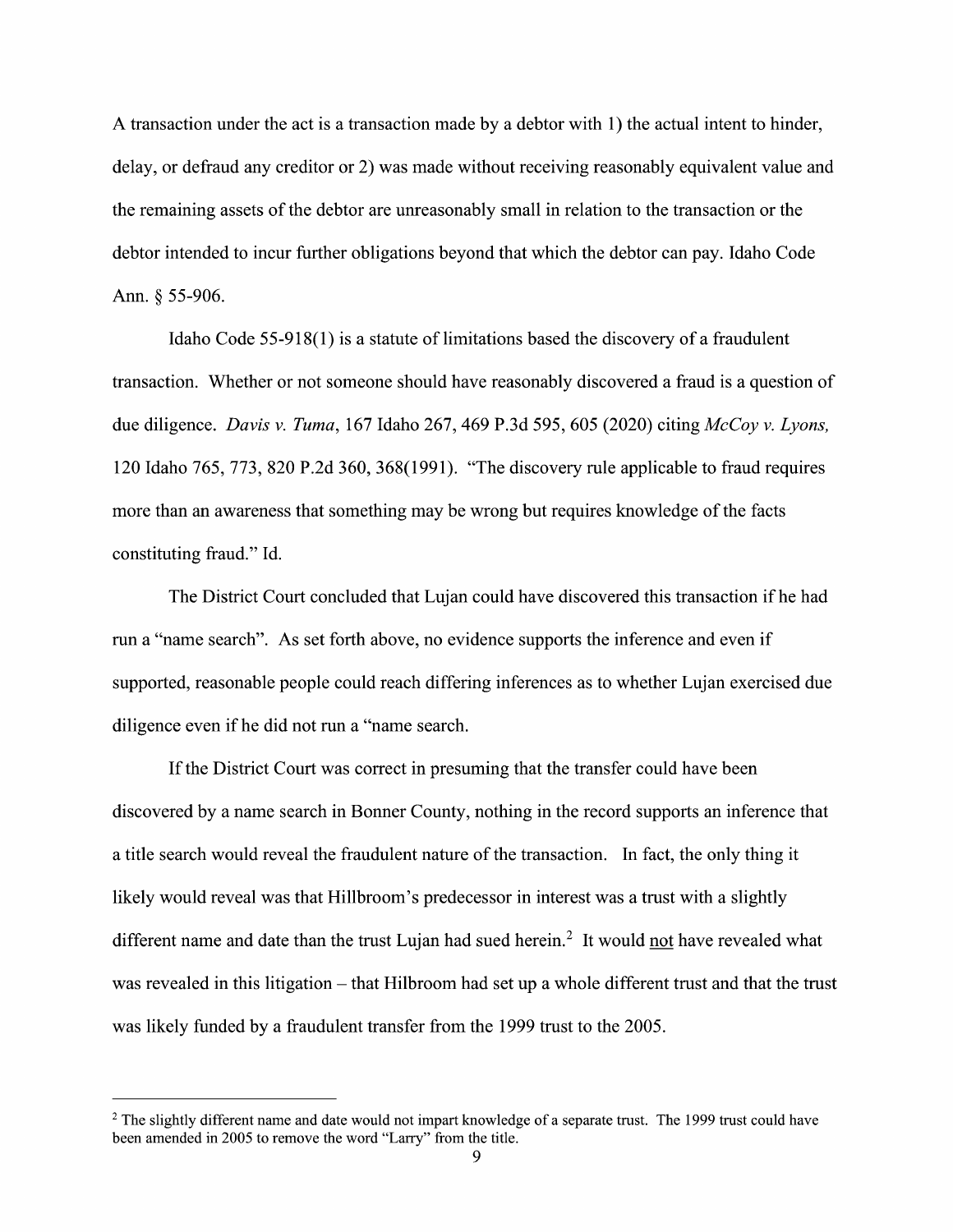Lastly, although not clearly stated in the record, it is reasonable to assume that Lujan is not from Idaho. Lujan would have no reason to know what a "name search" was. In addition, Lujan first ordered a litigation guarantee, then discovered the transfer, and filed suit just a little over four months later. Reasonable people could reach differing conclusions as to whether Lujan exercised due diligence and the District Court should not have granted summary judgment.

No evidence supports the inference that Lujan can have conducted a name search and discovered the relevant transaction nor its fraudulent nature. The District Court committed error When it inferred these two facts, but even if it did not, reasonable people could reach differing inferences 0n whether Lujan exercised due diligence and summary judgment was not proper.

## 4. To the extent the District Court relied on Idaho Code 55-811 to impart constructive notice t0 Lujan, such was error as that code section cannot be used to shield a person from a claim of fraud.

It is not clear if the District Court relied upon Idaho Code  $\S 55-811$  to impart constructive notice of the transaction to Lujan, but it did, such was an error.

Idaho Code  $\S$  55-811 provides that if a purchaser of real property fails to search the recorded documents before finalizing the transaction, the purchaser is deemed to have constructive knowledge of contents of recorded documents. Large v. Cafferty Realty, Inc., 123 Idaho 676, 680, <sup>851</sup> P.2d 972, <sup>976</sup> (1993). The statute imports constructive knowledge to purchaser for the sole purpose 0f protecting third party's holding prior recorded interest in real property from lawsuit. "The purpose and effect of I.C.  $\S$  55–811 is to protect persons with a recorded claim 0r lien on the property from claims by other persons who acquire an interest in the property after the interest is recorded." Large v. Cafferty Realty, Inc., 123 Idaho 676, 680, 851 P.2d 972, 976 (1993).

As far back as 1905, the Idaho Supreme Court has held that the constructive notice provisions of Idaho Code  $\S$  55-811 do not shield a person from a claim for fraud based on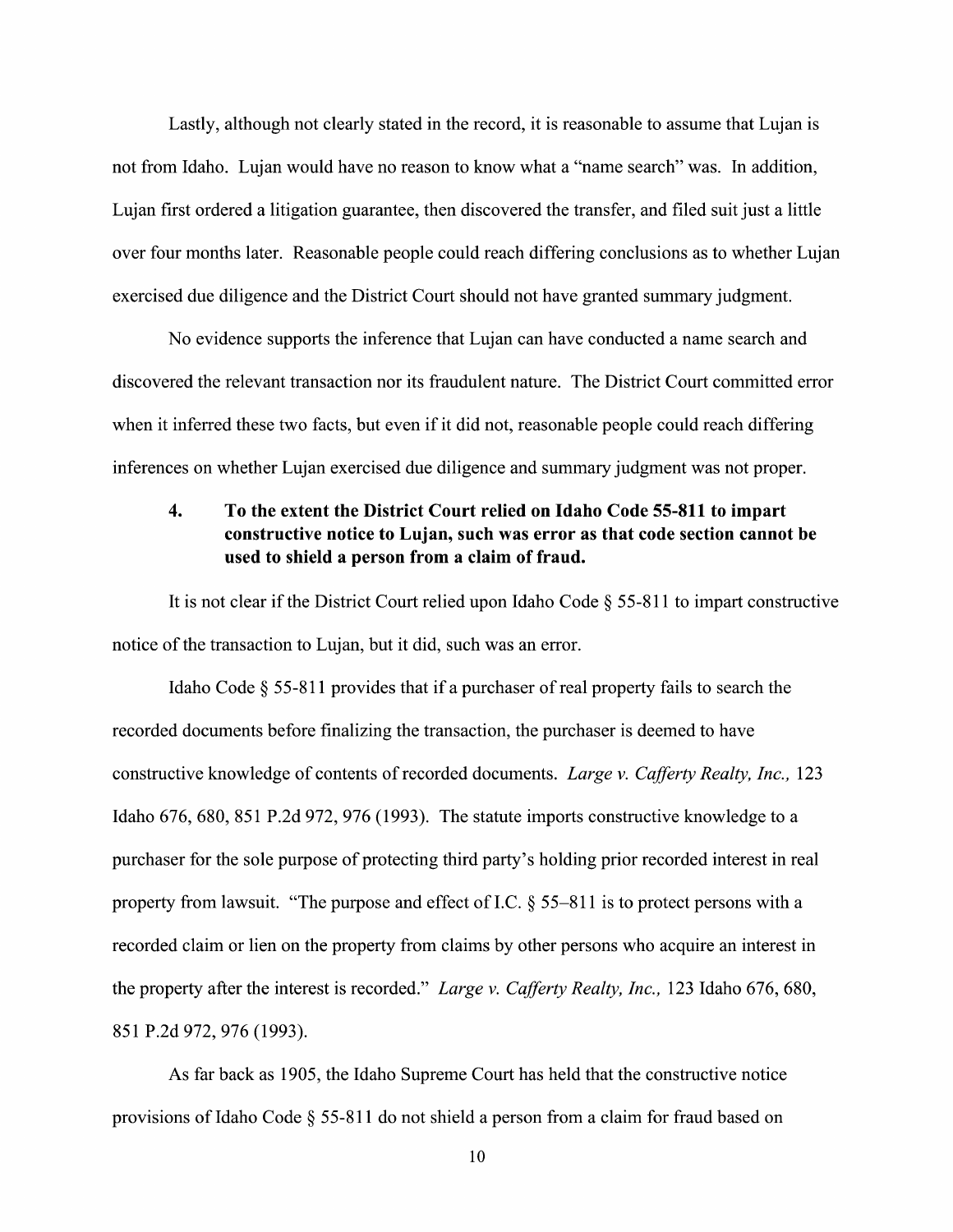misrepresentations of the contents of recorded documents. Eastwood v. Standard Mines  $\&$ 

Milling Co., 11 Idaho 195, 81 P. 382, 383 (1905). The doctrine is based on principles of

equitable estoppel.

A public record is an available means of information as to questions 0f title, and one who does not take advantage of it cannot claim estoppel against one who merely fails to furnish such information. There are, however, cases in which the representation, by actively misleading the person setting up the estoppel and preventing him from having recourse to available means of information, has been held to excuse his failure to inform himself 0f the facts, even in the case 0f constructive notice by matter 0f record.

And more recently and more directly on point is *Large v. Cafferty Realty, Inc.*, 123 Idaho

676, 851 P.2d 972 (1993).

I.C.  $\S$  55–811, however, is not meant to be a shield against fraud and misrepresentation. Large is not claiming a right in the property adverse t0 the recorded restrictive covenants. Rather, Large claims he was induced to purchase the property based on the misrepresentations 0f Cafferty and Diversified in failing to disclose the existence 0f the restrictive covenants.

> Id at 123 Idaho 676, 680, 851 P.2d 972, 976 (1993).

In this case, the Lujan is not claiming to have an unrecorded interest adverse to the

Defendants. Lujan is claiming the Defendants obtained title by means of a fraudulent transfer

and Idaho Coe 55-811 does not shield them from that claim.

5. The District Court had evidence 0f secret trust being set up for Hillbroom's benefit at the same time that another trust for Hillbroom's benefit was incurring millions in attorney's fees. The facts before the District Court are more than sufficient to create a question of fact as to whether it would be unconscionable for Hillbroom to retain title to this property.

The District Court held that "...the Complaint and Declaration contain no factual

allegations of nonfraudulent, but otherwise wrongful conduct which would support creation of a

constructive trust. See Witt v. Jones, 111 Idaho at 168, 722 P.2d at 479." (R.151) The complaint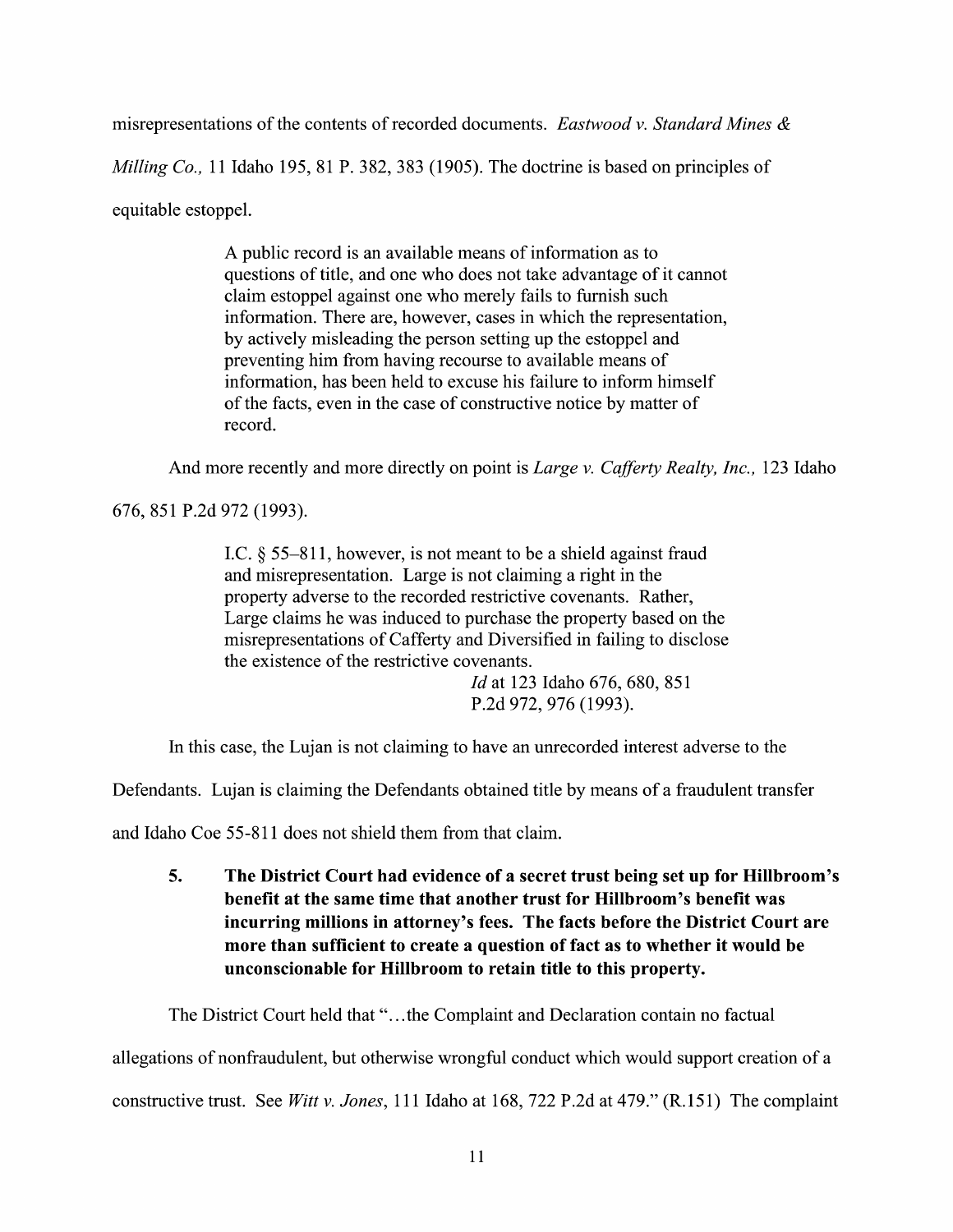and declaration sufficiently allege that Hillbroom's trust received millions of dollars from Lujan's efforts and the trust did not pay those fees. Hillbroom's creation of a second, secret trust at the same time Lujan was incurring millions in legal fees that were not paid at least creates question of fact as to whether the a constructive trust should be imposed on this property.

"A constructive trust arises where legal title to property has been obtained through actual fraud, misrepresentations, concealments, taking advantage of one's necessities, or under circumstances otherwise rendering it unconscionable for the holder of legal title to retain beneficial interest in the property." Davenport v. Burke, 30 Idaho 599, 167 P. 481 (1917).

The evidence before the Court on summary judgment was that Lujan entered into a fee agreement with the trustee of the 1999 trust and that Lujan performed his part of the agreement and obtained enough funds to entitle Lujan to \$3,791,125.97 in fees, which were not paid. At the same time that Lujan was obtaining all this money for the 1999 trust, Hillbroom and the other trustee, Keith Weibel, of the 1999 trust created a new trust as co-trustees of that trust and presumably transferred money to it since it had money to buy property in Hope, Idaho.

Hillbroom created a new trust for his benefit in 2005, did not disclose that fact to Lujan, was in charge of both trusts, presumably transferred all the assets of the 1999 trust to the 2005 trust and then used those funds to purchase the subject property for the 2005 trust. Hillbroom did not pay Lujan's fees and has not paid Lujan's judgment for those fees.

The evidence on summary judgment viewed in the light most favorable to Lujan is that Hillbroom created a new trust for his benefit in 2005, did not disclose that fact to Lujan, was in charge of both trusts, presumably transferred all the assets of the 1999 trust to the 2005 trust and then used those funds to purchase the subject property for the 2005 trust. Hillbroom did not pay Lujan's fees and has not paid Lujan's judgment for those fees.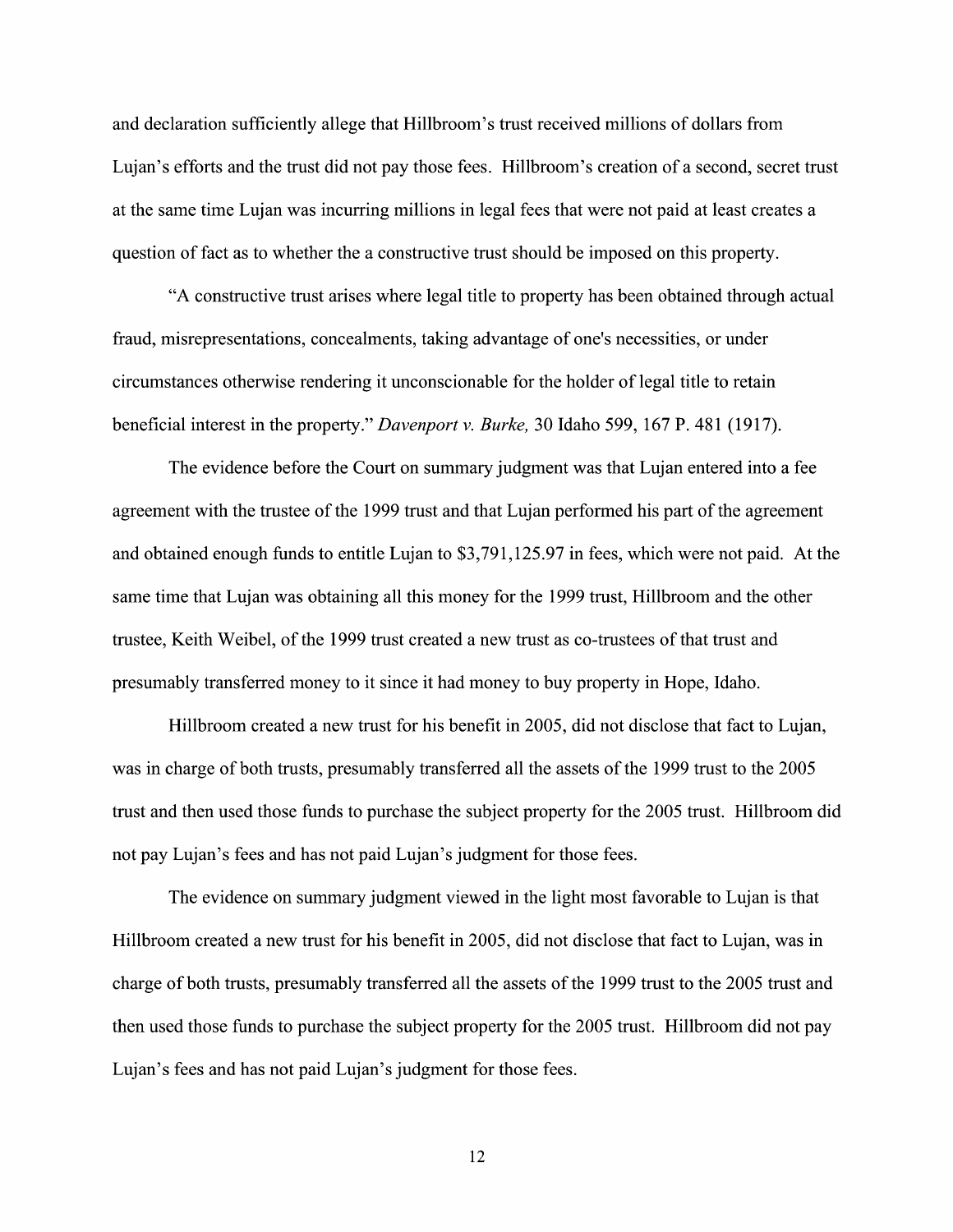These facts establish circumstances rending it unconscionable for Hillbroom to retain title to this property unless and until he pays Lujan's judgment, and the District Court should not have dismissed Lujan's claim to impose a constructive trust on summary judgment.

### 6. Lujan is entitled to attorney's fees on appeal because no evidence supports the District Courts inference and defending this appeal is frivolous.

It is undisputed that n0 evidence in this record supports the District Court's inference that a "name search" could have easily revealed this transaction. Furthermore, the law is clear that Idaho's Constructive Notice statute, Idaho Code 55-81 1. This appeal should not be defended, and the matter should be remanded with instructions to allow Lujan to determine if the 2005 trust was funded by the 1999 trust.

Reasonable attorney fees are available to the prevailing party under I.C.  $\S$  12–121 if the Court determines that the appeal was brought or defended frivolously, unreasonably, or without foundation. Spencer v.Jameson, 147 Idaho 497, 507, 211 P.3d 106, 116 (2009).

### IV. CONCLUSION

Keith Weibel retained the services of David Lujan to secure funds for the trust of which he was a trustee and which was for the benefit of Junior Hillbroom. As Lujan performed his end of the bargain, and earned in excess of \$3,000,000 in fees, Weibel and Hillbroom created a separate, secret, trust and funded it most likely With funds from the 1999 trust. Weibel and Hillbroom then refused to pay Lujan and Lujan obtained a judgment against them in their capacities 0f trustees 0f trust, the 1999 trust, that does not appear to own any property. These facts support the imposition of a constructive trust upon a property owned by Hillbroom acquired from the 2005 trust.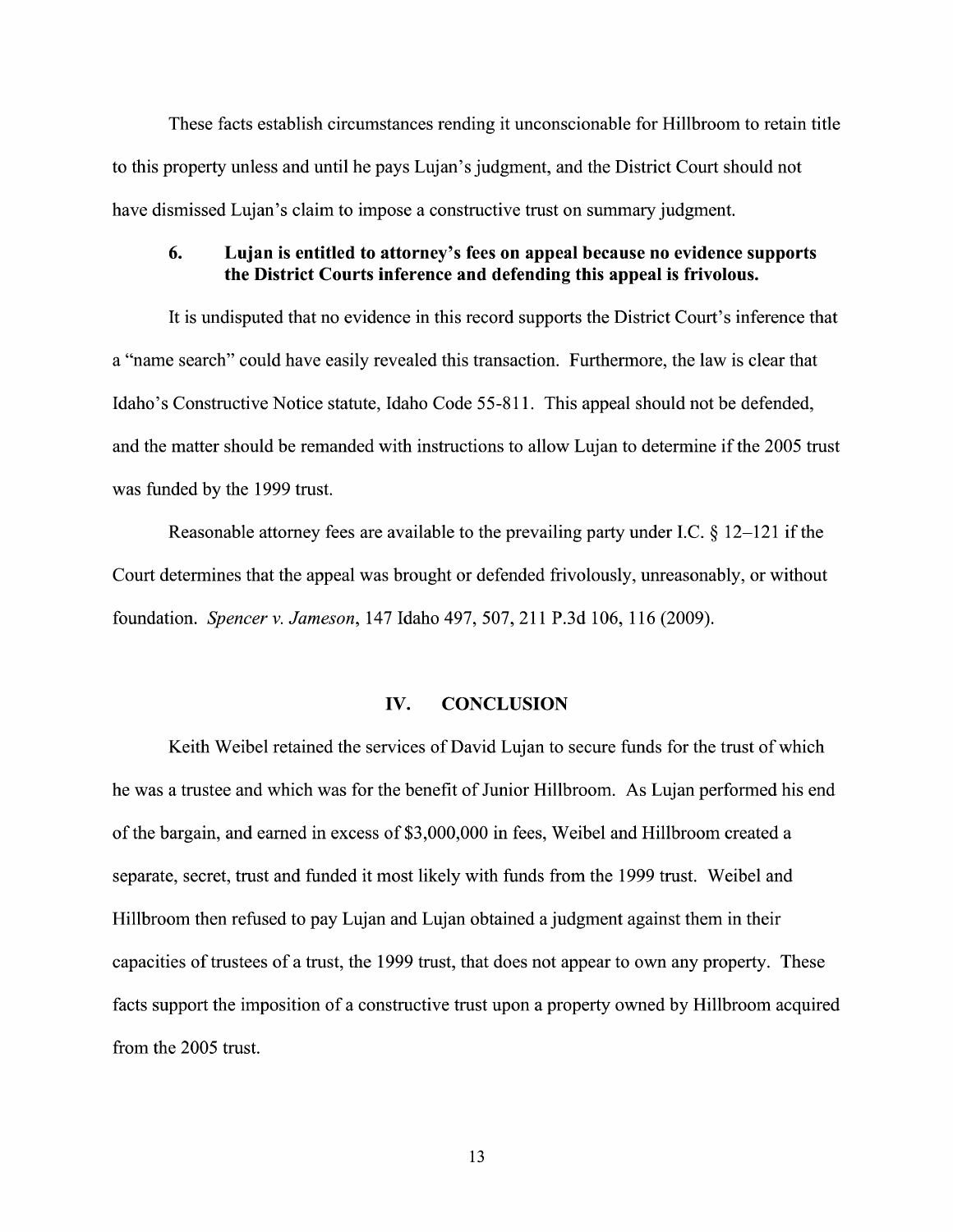The transactions that occur to fund trusts and buy property are not generally conducted with cash. How this 2005 trust came to be funded will be a simple matter to establish and Lujan should have been afforded the opportunity to do so.

This Court should reverse the District Court's dismissal of Lujan's complaint with instructions to allow Lujan to conduct further discovery.

DATED this 10<sup>th</sup> day of December, 2020.

7

ARTHUR M. BISTLINE Attorney for Plaintiffs/Appellants